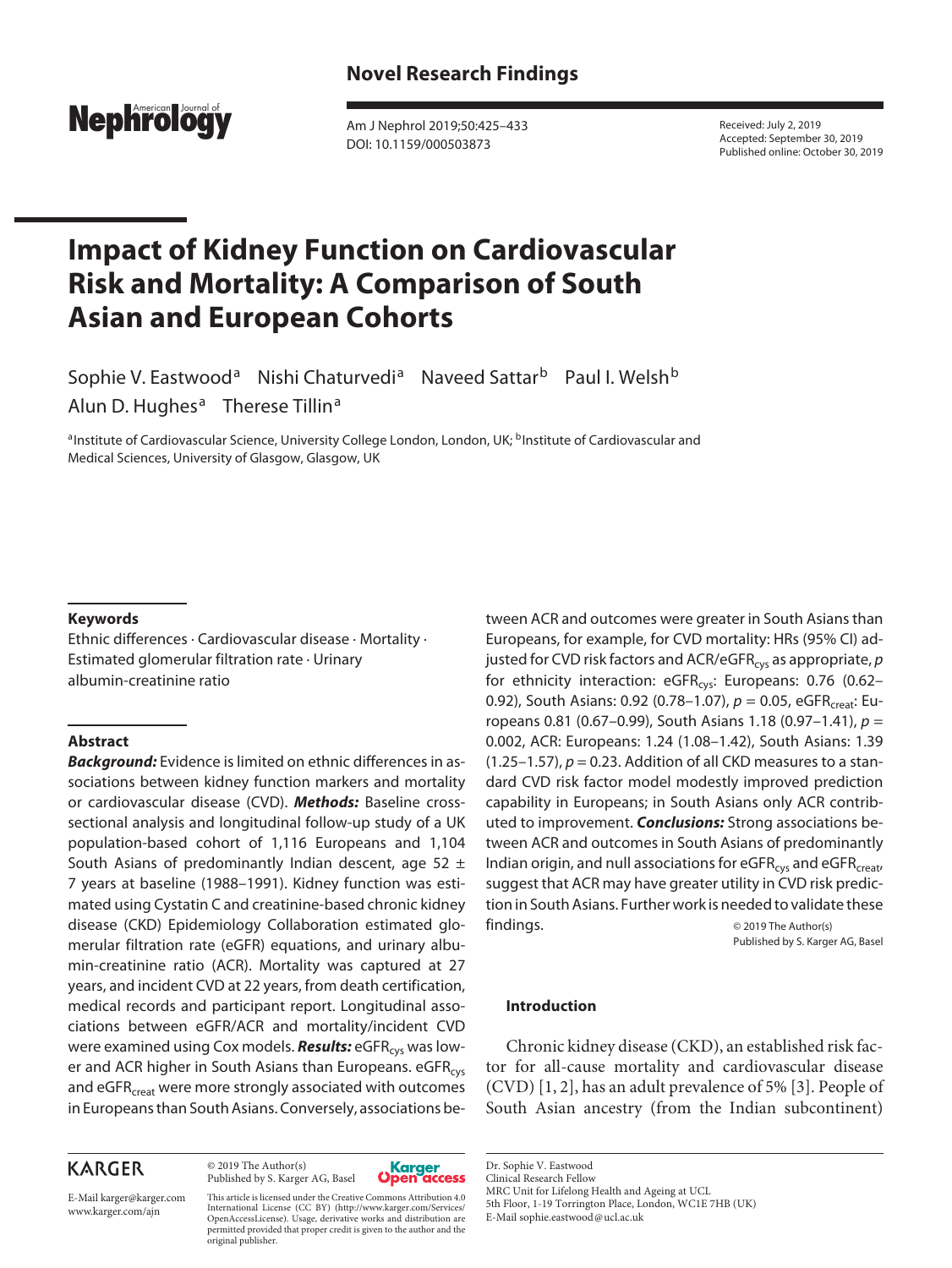

**Fig. 1.** Follow-up of the SABRE cohort, 1988–2011. ACR, albumin-creatinine ratio; CVD, cardiovascular disease.

constitute the largest UK ethnic minority group [[4\]](#page-7-3) and the fastest growing migrant group in the USA [[5](#page-7-4)]. Most studies report similar estimated glomerular filtration rate (eGFR) levels in Europeans and South Asians [[6](#page-7-5)–[1](#page-7-0)0], despite the striking surfeit of CVD and end stage kidney disease in the latter group [\[11–1](#page-7-0)[4](#page-7-3)].

Data on longitudinal associations between CKD and mortality or CVD in South Asians are limited and contradictory. To our knowledge, only 2 studies have reported South Asian ethnicity-specific associations between eGFR, albuminuria and mortality and/or CVD; one found no ethnic differences [\[8\]](#page-8-0), while an earlier analysis in the Southall and Brent Revisited (SABRE) study described stronger associations in South Asians than Europeans for albuminuria; however data on eGFR were not reported and event numbers at that stage were relatively low [[1](#page-7-0)[4](#page-7-3)]. For the sole study reporting on eGFR, use of creatinine-based eGFR estimating equations may be biased [\[8](#page-8-0)], given creatinine is related to diet and muscle mass, both of which often vary considerably between South Asian and European populations [\[1](#page-7-0)[5,](#page-7-4) [1](#page-7-0)[6\]](#page-7-5). Therefore eGFR equations based on Cystatin C [\[1](#page-7-0)[7](#page-8-1)] are considered preferable for use in non-white ethnic groups [\[1](#page-7-0)[8\]](#page-8-0), but to our knowledge, no study has examined how cystatin C-based eGFR relates to mortality or CVD outcomes in South Asians.

Using data from a UK community-based cohort of European and South Asian origin, our objectives were to study ethnic differences in (a) mid-life distributions of CKD markers and (b) longitudinal associations between

CKD markers and 26-year mortality and 20-year CVD morbidity. There were insufficient end stage renal disease events for analysis.

## <span id="page-1-7"></span><span id="page-1-2"></span><span id="page-1-1"></span><span id="page-1-0"></span>**Materials and Methods**

<span id="page-1-3"></span>The SABRE study is a multi-ethnic cohort study; details are published elsewhere [\[1](#page-7-0)[9](#page-8-2)]. In brief, participants aged 40–69 years at baseline (1988–1991) were randomly selected from primary care physician lists and workplaces in north-west London. South Asian participants were first-generation migrants originating from the Indian subcontinent and were recruited in Southall only. European participants (largely UK-born) were recruited from both Southall and Brent. Stored blood samples were available only for participants recruited in Southall. Participants were followed for death, hospitalization, and primary care consultations from baseline to 2015 (mortality) or 2011 (morbidity). We report findings from the subset of 1,116 European and 1,104 South Asian men and women who had baseline stored blood samples and urinary albumin-creatinine ratio (ACR; Fig. 1).

<span id="page-1-9"></span><span id="page-1-8"></span><span id="page-1-6"></span><span id="page-1-5"></span><span id="page-1-4"></span>At baseline, participants attended clinic for a series of measurements and completed a health and lifestyle questionnaire. This study uses measurements from baseline only. Creatinine and cystatin C were measured in stored serum samples by an automated clinically validated platform (c311, Roche Diagnostics, Burgess Hill, UK) using the manufacturer's calibrators and quality control material. Coefficient of variation of the serum assays was <3.5%. Renal function was quantified by (i) CKD Epidemiology Collaboration (CKD-EPI) eGFR estimating equations based on serum cystatin C ( $eGFR_{cys}$ , online suppl. Table S1; for all online suppl. material, see www.karger.com/doi/10.1159/000503873) [\[1](#page-7-0)[7](#page-8-1)], as these may give more accurate results in people of non-European ethnicity [\[1](#page-7-0)[8](#page-8-0), [2](#page-7-1)0], are less influenced by dietary patterns and differences in muscle mass than creatinine-based equations [\[2](#page-7-1)[1](#page-7-0)], and have a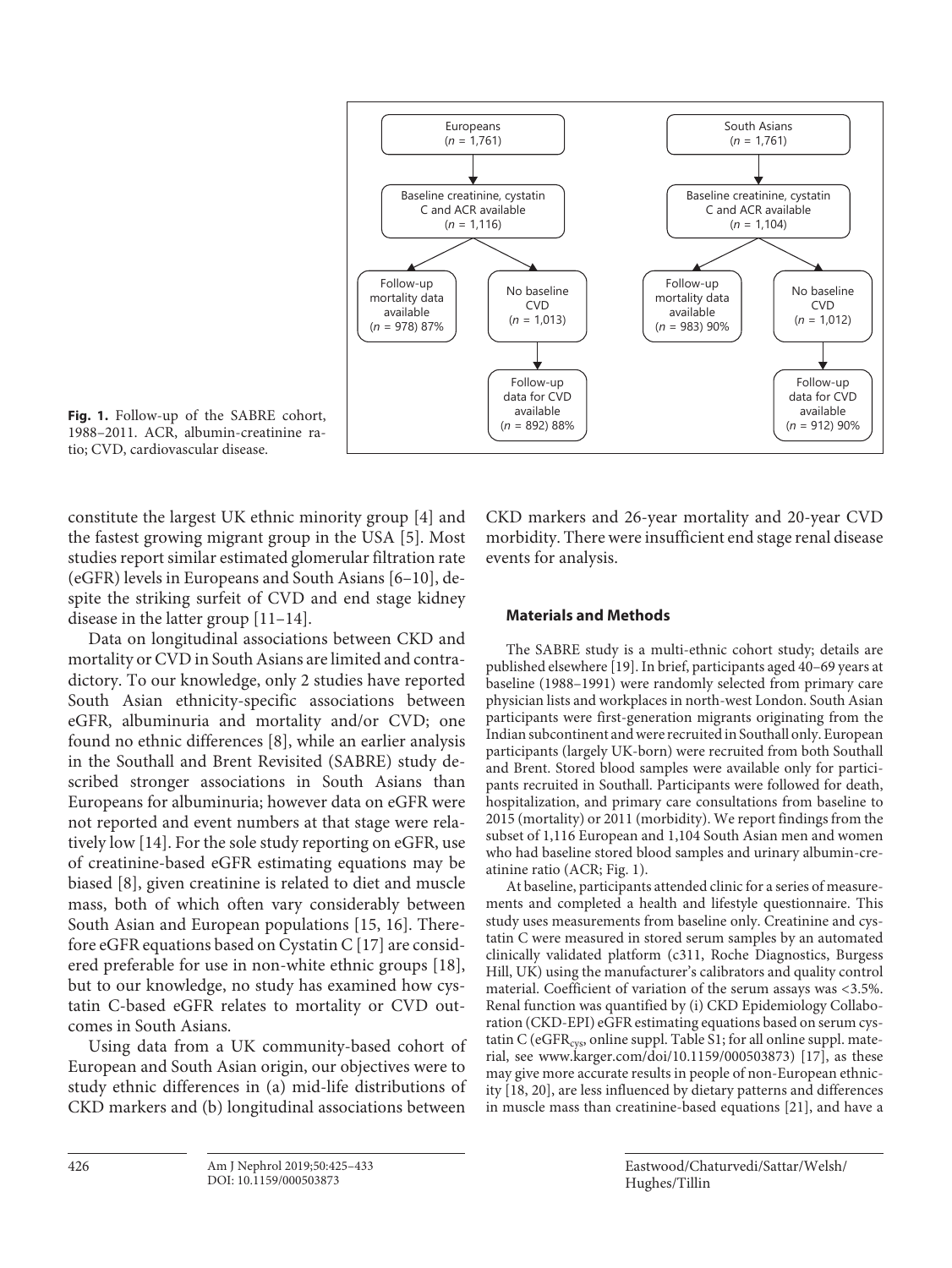<span id="page-2-1"></span><span id="page-2-0"></span>higher specificity for disease outcomes than creatinine-based measures [[22\]](#page-7-1), (ii) eGFR from CKD-EPI-creatinine equations (eGFR<sub>creat</sub>, online suppl. Table S[1](#page-7-0)) [1[7\]](#page-8-1) and (iii) ACR. We also used eGFR from the Modification of Diet in Renal Disease (MDRD) study equation ( $eGFR<sub>MDRD</sub>$ , online suppl. Table S1) in sensitivity analyses [\[2](#page-7-1)[3](#page-7-2)]. Urine ACR was measured at baseline using a highly sensitive immunoturbidimetric method [\[2](#page-7-1)[4](#page-7-3)] with goat anti-human albumin antisera (Sanofi Diagnostics, Pasteur, Chaska, MN, USA) and human serum albumin standards (ORHA 20/21 grade HAS; Behring Diagnostics, Hoechst, UK). Timed overnight urine collections were also performed in a subset of 915 Europeans and 862 South Asians to enable calculation of albumin excretion rate (AER). Urine was tested to identify urinary tract infection; participants with positive test results were asked to provide repeat samples. Microalbuminuria was defined as an ACR of 3–30 mg/ mmol. Physician diagnosis or World Health Organization 1999 criteria for fasting and oral glucose tolerance test blood glucose measurements defined diabetes mellitus [\[2](#page-7-1)[5](#page-7-4)]. Antihypertensive use was ascertained by receipt of drugs in one of the following classes: ACE inhibitors, beta-blockers, CCBs, thiazides and other diuretics, reflecting contemporaneous use.

Deaths up to 2015 were flagged by the Office for National Statistics, and cause of death obtained from death certification (see below). Incident CVD was defined as coronary heart disease (CHD) and/or stroke up to 2011, from the following sources:

(1) From death certification (provided by NHS Digital on behalf of the Office for National Statistics). Cause of death included any of the following for CHD: angina, myocardial infarction or its sequelae, or atherosclerotic heart disease using International Classification of Disease-Ninth Edition (ICD-9) codes 410 through 415 or ICD-Tenth Edition (ICD-10) codes I200 through I259. For stroke, cause of death included ICD-9 codes 430 through 439 or ICD-10 codes I600 through I698.

(2) Primary care data were reviewed independently by 2 senior physicians blinded to participant ethnicity and identity. A CHD event was identified if both physicians agreed on definite or probable diagnosis of myocardial infarction or acute coronary syndrome, according to pre-determined criteria used in the Anglo-Scandinavian Cardiac Outcomes Trial [\[2](#page-7-1)[6](#page-7-5)], based on symptoms, cardiac enzymes, electrocardiography findings, and hospital discharge diagnosis. Adjudication by a third physician was conducted if required. Coronary interventions (coronary artery bypass graft, angioplasty, stenting) were included as incident CHD events, as was angina confirmed on exercise testing. For stroke, primary care data were reviewed in a similar manner to CHD, with definite or probable diagnosis of stroke made according to pre-determined criteria based on symptoms, duration of symptoms, and magnetic resonance imaging or computed tomography imaging.

(3) Hospital Episode Statistics (provided by NHS Digital [formerly the Health and Social Care Information Centre]), using the following diagnostic codes for CHD: ICD-9: 410–415, ICD-10: I200–I259, and/or procedures pertaining to coronary revascularization interventions or rehabilitation for ischemic heart disease, codes: K401-K469, K491-K504, K751-K759, U541 and the following for stroke: (ICD-9: 430–439, ICD-10: I600–I698).

(4) Participant report of physician-diagnosed stroke and duration of symptoms in excess of 24 h.

CHD or stroke that occurred before baseline was identified from participant report (at baseline) of physician-diagnosed dis-

Ethnic Differences in Associations between CKD and Mortality

ease (or presence of major Q waves on baseline electrocardiography for CHD).

All participants gave written informed consent. Approval for the baseline study was obtained from Ealing, Hounslow and Spelthorne, Parkside and University College London research Ethics Committees, and at follow-up from Fulham Local Research Ethics Committee (reference: 07/HO712/109).

## <span id="page-2-2"></span>*Statistical Analysis*

<span id="page-2-3"></span>Baseline characteristics were compared by ethnicity and follow-up status; logistic and linear regression models determined age- and sex-adjusted differences. Classification of CKD stage by either eGFR<sub>cys</sub> or eGFR<sub>creat</sub> was compared, and cross-tabulated with ACR stages for each ethnic group [[2](#page-7-1)0]. ACR rather than AER was used in analyses to maximize power and comparability with other studies. For both Europeans and South Asians, longitudinal associations between standardized eGFR $_{\rm{cys}}$ , eGFR $_{\rm{creat}}$  or ACR (log-transformed) and the following outcomes were studied: allcause mortality, CVD (CHD + stroke) mortality and incident CVD (non-fatal + fatal). Associations were initially adjusted for age and sex (model 1), followed by additional adjustment for ACR (eGFR<sub>cys</sub> and eGFR $_{\text{create}}$  models) or eGFR $_{\text{cys}}$  (ACR models), (model 2), followed by additional adjustment for CVD risk factors (smoking, systolic blood pressure, diabetes, fasting glucose, total/HDL-cholesterol ratio, and BMI [plus baseline CVD for CVD mortality]), (model 3). Additionally, we inspected eGFR/ACR  $\times$  ethnicity and eGFR × ACR interaction terms for each outcome. Cox proportional hazards models were used – the proportional hazards assumption was verified using a formal test of Schoenfeld residuals and by inspection of plots of outcome risk by tertile of CKD marker in each ethnic group. Linearity of associations was checked using the likelihood ratio test, comparing tertiles of exposure versus the linear term. Sub-group analyses were performed by baseline diabetes status. Sensitivity analyses substituted  $eGFR<sub>MDRD</sub>$  for eGFR<sub>cys</sub> or eGFR<sub>creat</sub> (by CKD-EPI equations), AER for ACR,  $HbA_{1c}$  for fasting glucose, and diabetes development as a timevarying covariate (no diabetes vs. diagnosis after 2009 vs. diagnosis 1999–2008 vs. diagnosis 1988–2008 vs. baseline diabetes).

<span id="page-2-4"></span>Finally, we contrasted the predictive power of  $eGFR<sub>cys</sub>$ , eGFR<sub>creat</sub>, and ACR in turn, for each outcome and in both ethnic groups. We observed the change in the Harrell's C statistic on addition of each CKD marker to an initial model containing age, sex, smoking, systolic blood pressure, diabetes, fasting glucose, total/ HDL-cholesterol ratio, and BMI (plus baseline CVD for CVD mortality). Analyses were conducted in Stata version 14.2.

## **Results**

A total of 1,116 Europeans and 1,104 South Asians of predominantly Indian heritage had baseline data available on cystatin C, creatinine, and ACR; of these, 976 and 982 respectively had follow-up mortality data, and slightly fewer follow-up cardiovascular morbidity data available (Fig. 1). There were no consistent differences in baseline characteristics by follow-up status (online suppl. Table S2). All-cause mortality rates were lower in South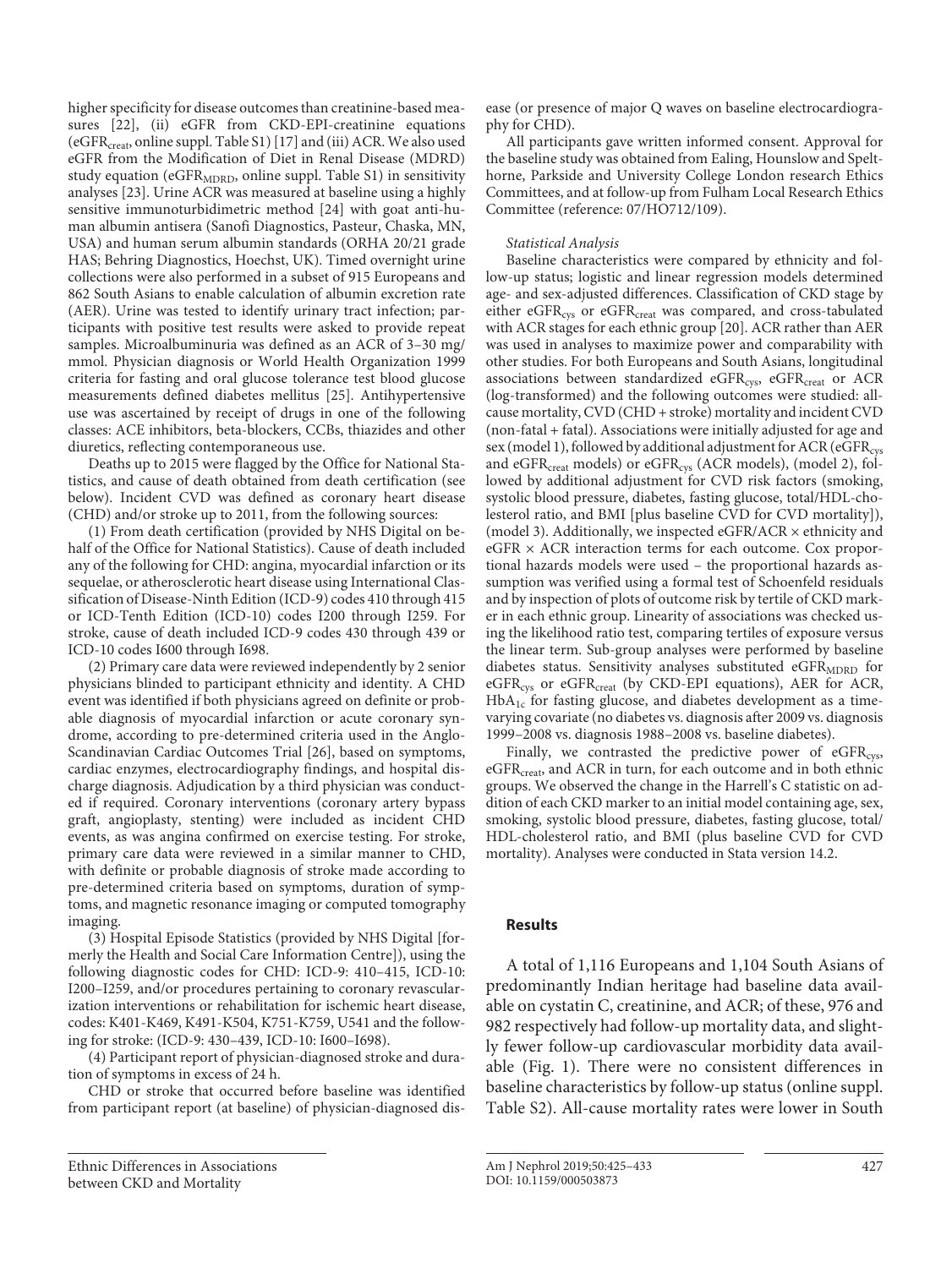

**Fig. 2.** Cumulative hazards of mortality and morbidity by ethnicity: (**a**) all-cause mortality, (**b**) cardiovascular mortality and (**c**) incident CVD.

Asians than Europeans (298/983 [30%] vs. 385/978 [39%] deaths, 13.5 [16.4–20.1] vs. 18.1 [16.4–20.1] per 1,000 person years at risk [PYAR] respectively, age- and sex-adjusted  $p = 0.22$ ), though South Asians had more CVD-related deaths (165/983 [17%] vs. 134/978 [14%], 7.5 [6.4–8.7] vs. 6.3 [5.3–7.5] per 1000 PYAR, *p* < 0.001) and incident CVD (377/912 [41%] vs. 283/892 [32%] events, 25.2 [22.8–27.9] vs. 18.5 [16.4–20.7] per 1000 PYAR,  $p < 0.001$ ) than Europeans (Fig. 2).

## *Cross-Sectional Analyses*

South Asians had more adverse levels of cystatin C, eGFR<sub>cys</sub>, and ACR than Europeans at baseline, and similar creatinine and  $eGFR_{\text{creat}}$  (Table 1). Further, South Asians had worse CVD risk factor profiles than Europeans (bar smoking rates, which were greater in Europeans than South Asians), but there were no ethnic differences in baseline CVD prevalence. No participants were receiving lipid lowering medications at baseline. Similar proportions of Europeans and South Asians had albuminuric CKD (11% of those with eGFR<sub>cys</sub> <60 mL/min/1.73 m<sup>2</sup> in the former, and 8% in the latter,  $p = 0.67$ ).

Our cross-tabulation of CKD stages by  $eGFR<sub>cys</sub>$  or eGFR<sub>creat</sub> showed that agreement was similar regardless of ethnicity (68.4% for Europeans vs. 67.8% for South Asians,  $p = 0.61$ , weighted kappa = 0.41 for both, online suppl. Table S3). However, for participants who were discordantly classified, more South Asians than Europeans were designated to a more adverse CKD stage when eGFRcys, as opposed to eGFRcreat, was used (19 vs. 9%, *p* < 0.001, online suppl. Fig. S1).

## *Longitudinal Analyses*

In age- and sex-adjusted models, eGFR was inversely related to mortality and incident CVD in Europeans (Table 2); associations generally persisted after further adjustment for ACR or CVD risk factors, and were similar for eGFR<sub>cys</sub> and eGFR<sub>creat</sub>. However, for South Asians, associations were weaker (e.g., risk factor-adjusted associations between  $eGFR_{cys}$  and CVD mortality: HRs [95% CI]; Europeans 0.76 [0.62–0.92] vs. South Asians 0.92 [0.78–1.09], ethnicity interaction  $p = 0.05$ ), or absent when eGFR<sub>creat</sub> was used in risk factor-adjusted models. In contrast, age- and sex-adjusted associations between ACR and outcomes were of at least similar or greater magnitude in South Asians than Europeans (e.g., for  $eGFR<sub>cys-</sub>$  and risk factor-adjusted models of all-cause mortality: Europeans 1.16 [1.06–1.27] vs. South Asians 1.26 [1.14–1.39], ethnic difference *p* = 0.04; Table 2).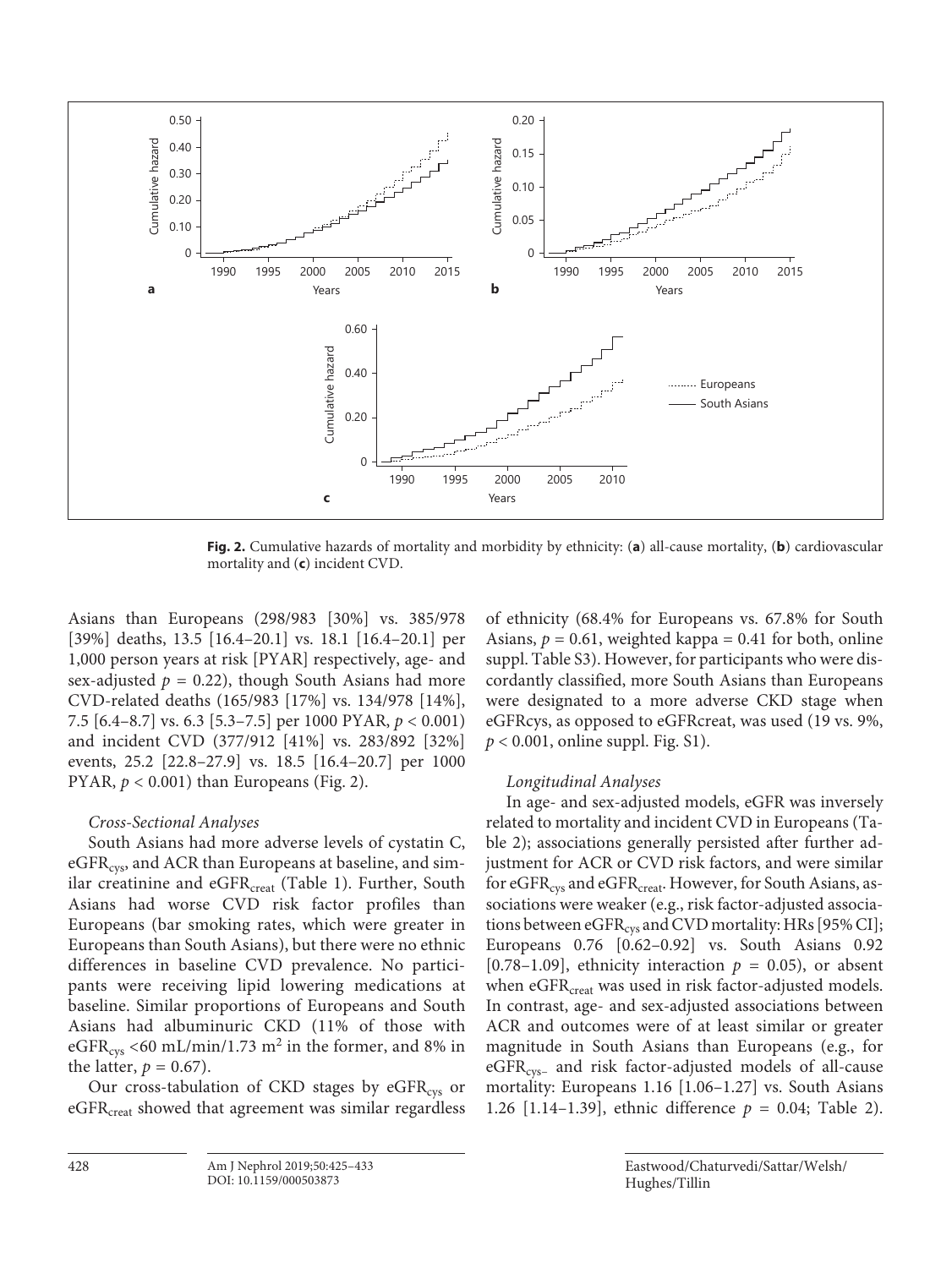|                                                            | Europeans           | South Asians      | p value |
|------------------------------------------------------------|---------------------|-------------------|---------|
| Number                                                     | 1,116               | 1,104             |         |
| Gender, male                                               | 934 (84)            | 881 (80)          | 0.03    |
| Age, years                                                 | $54 + 7$            | $52+7$            | < 0.001 |
| Cystatin C, mg/L                                           | $0.67(0.47-0.90)$   | $0.77(0.55-1.00)$ | < 0.001 |
| eGFR <sub>cys</sub> , mL/min/1.73 m <sup>2</sup>           | $117+37$            | $107 + 37$        | < 0.001 |
| eGFR <sub>cys</sub> $\leq 60$ mL/min/1.73 m <sup>2</sup>   | 76 (7)              | 118(11)           | < 0.001 |
| Creatinine, µmol/L                                         | 78 (66–90)          | $76(63-89)$       | 0.51    |
| eGFR <sub>creat</sub> , mL/min/1.73 m <sup>2</sup>         | $92 \pm 19$         | $95 \pm 18$       | 0.73    |
| eGFR <sub>creat</sub> $\leq 60$ mL/min/1.73 m <sup>2</sup> | 47(4)               | 40(3)             | 0.63    |
| ACR, mg/mmol                                               | $0.51(0.38 - 0.74)$ | $0.54(0.37-0.89)$ | 0.001   |
| Microalbuminuria (ACR 3-30 mg/mmol)                        | 43(4)               | 55(5)             | 0.08    |
| Albumin excretion rate, µg/min                             | $3.5(2.5-5.3)$      | $3.4(2.3-5.9)$    | 0.14    |
| Smoking: never/ex/current, %                               | 31/30/39            | 80/11/9           | < 0.001 |
| SBP, mm Hg                                                 | $123 \pm 17$        | $126 \pm 19$      | < 0.001 |
| On antihypertensive medication                             | 155(14)             | 175(16)           | 0.005   |
| ACE inhibitor use                                          | 6(0.5)              | 25(2)             | < 0.001 |
| <b>Diabetes</b>                                            | 57(5)               | 227(21)           | < 0.001 |
| On antidiabetic medication                                 | 23/57(40)           | 110/227(48)       | 0.17    |
| $HbA_{1c}$ , mmol/mol                                      | $37(35-40)$         | $40(37-45)$       | < 0.001 |
| $HbA_{1c}$ , %                                             | $5.5(5.3-5.8)$      | $5.8(5.6-6.3)$    | < 0.001 |
| Fasting glucose, mmol/L                                    | $5.3(5.0-5.6)$      | $5.5(5.1-6.1)$    | < 0.001 |
| Total cholesterol: HDL cholesterol ratio                   | $4.7(3.8-5.8)$      | $4.9(4.1-6.0)$    | < 0.001 |
| Triglycerides, mmol/L                                      | $1.4(1.0-2.1)$      | $1.7(1.2-2.5)$    | < 0.001 |
| WHR                                                        | $0.92 \pm 0.09$     | $0.97 \pm 0.08$   | < 0.001 |
| BMI, $\text{kg/m}^2$                                       | $26.1 \pm 4.0$      | $26.2 \pm 3.8$    | 0.84    |
| Baseline CVD                                               | 116(10)             | 111(10)           | 0.26    |

**Table 1.** Baseline characteristics by ethnicity

Data are *n* (%), unadjusted mean  $\pm$  SD, or median (IQR), *p* value for ethnic difference adjusted for age and sex.

Includes all for whom baseline cystatin C, creatinine and ACR were available.

ACR, albumin-creatinine ratio; CVD, cardiovascular disease; IQR, interquartile range.

There was no evidence against linearity of associations for any independent variable. Results were similar when people with baseline diabetes were excluded, or for associations between eGFR<sub>MDRD</sub>, cystatin C or AER and outcomes (online suppl. Table S4), or when substituting HbA1c for fasting glucose, or considering diabetes as a time-varying covariate (data not shown). There were no statistically significant interactions between eGFR and ACR for any outcome.

We then assessed whether addition of any CKD measure improved a standard risk factor prediction model for all-cause and CVD mortality and incident CVD events (online suppl. Table S5). In Europeans, addition of eGFR<sub>cys</sub> (and to a lesser extent eGFR<sub>creat</sub>) or ACR modestly increased Harrell's C statistics for mortality and incident CVD. In contrast, for South Asians, increases in the C-statistic were seen on addition of ACR to mortality models, but hardly at all on addition of

Ethnic Differences in Associations between CKD and Mortality

 $eGFR<sub>cvs</sub>$  or  $eGFR<sub>creat</sub>$ , and there were no improvements in predictive power for addition of any renal marker to incident CVD models.

## **Discussion**

We report the following novel findings: first, South Asians (of mostly Indian descent) had more adverse levels of  $eGFR_{\text{cys}}$  than Europeans in this predominantly male sample of middle-aged individuals. Second, agreement between CKD classification by  $eGFR<sub>cys</sub>$  vs. eGFR<sub>creat</sub> did not differ by ethnicity, though more South Asians than Europeans were re-classified to a more adverse stage when eGFR<sub>cys</sub> was used. Third, eGFR appeared more strongly related to all-cause and CVD mortality in Europeans, whilst ACR was more strongly related to these outcomes in South Asians. Finally, ad-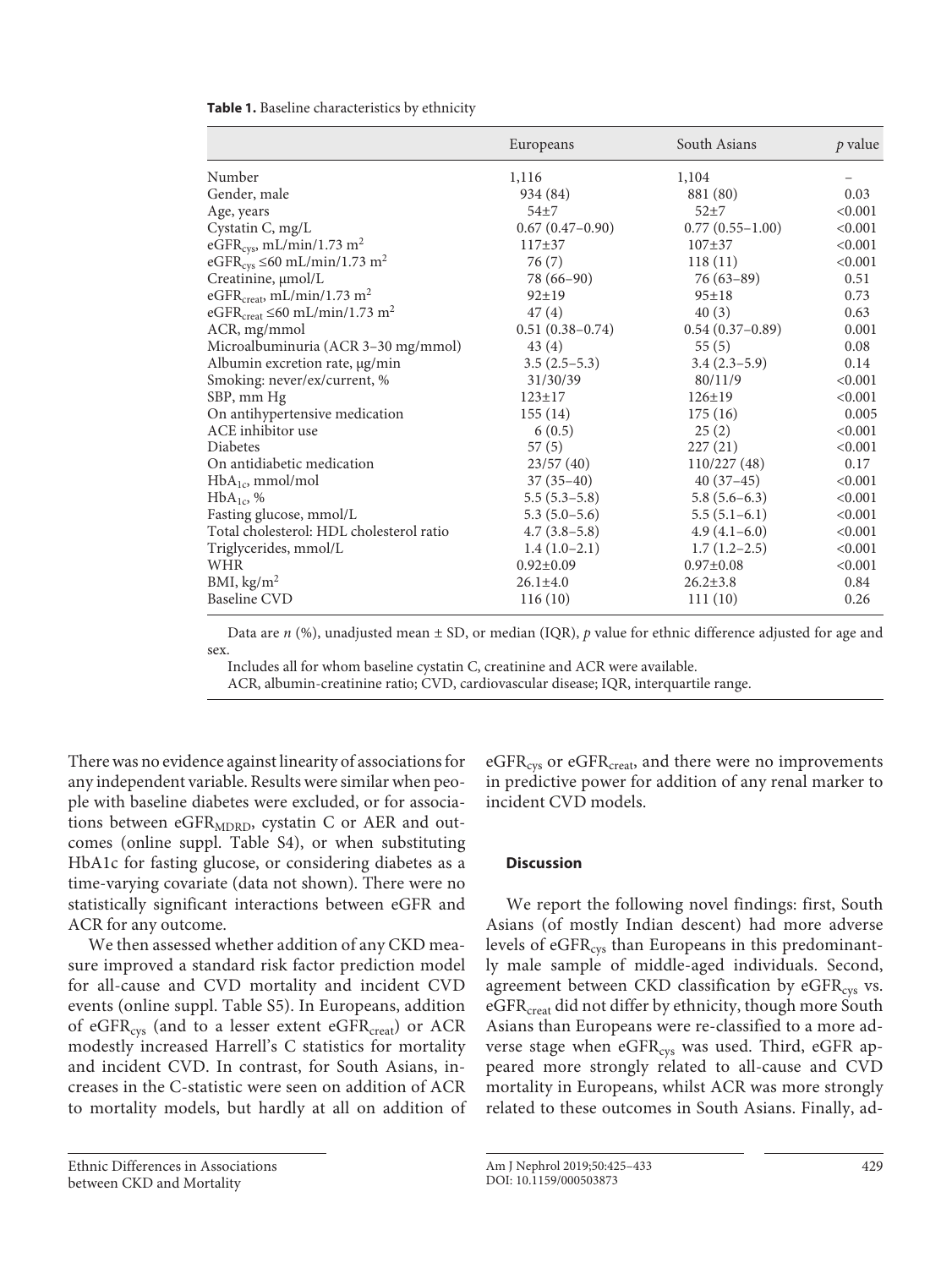| Model<br>South Asians<br>CKD measure<br>Europeans                                                                          | $p$ value <sup>#</sup> |
|----------------------------------------------------------------------------------------------------------------------------|------------------------|
| All-cause mortality to 2015                                                                                                |                        |
| $\boldsymbol{0}$<br>$0.77(0.68 - 0.87)$ ***<br>eGFR <sub>cys</sub><br>$0.72(0.65-0.80)$ ***                                | 0.48                   |
| $\mathbf{1}$<br>$0.91(0.81-1.03)$<br>$0.83$ $(0.75-0.92)$ **                                                               | 0.20                   |
| 2<br>$0.84(0.76-0.93)$ **<br>$0.93(0.82 - 1.05)$                                                                           | 0.29                   |
| 3<br>$0.90(0.79-1.02)$<br>$0.83(0.74-0.93)$ **                                                                             | 0.31                   |
| $\boldsymbol{0}$<br>eGFR <sub>creat</sub> (1 SD increase)<br>$0.79(0.71-0.89)$ ***<br>$0.74(0.67-0.81)$ ***                | 0.29                   |
| $\mathbf{1}$<br>$0.91(0.82 - 1.02)$<br>$1.06(0.93 - 1.21)$                                                                 | 0.04                   |
| $\overline{2}$<br>$0.92(0.83 - 1.03)$<br>$1.07(0.94 - 1.22)$                                                               | 0.10                   |
| 3<br>$0.92(0.82 - 1.03)$<br>$1.05(0.92 - 1.20)$                                                                            | 0.11                   |
| ACR (1 SD increase)<br>$\boldsymbol{0}$<br>$1.28(1.18-1.39)$ ***<br>$1.39(1.27-1.52)$ ***                                  | 0.18                   |
| $\mathbf{1}$<br>$1.40(1.27-1.54)$ ***<br>$1.21(1.11-1.31)$ ***                                                             | 0.009                  |
| $\overline{2}$<br>$1.19(1.10-1.30)$ ***<br>$1.40(1.27-1.53)$ ***                                                           | 0.008                  |
| 3<br>$1.16(1.06-1.27)$ **<br>$1.26(1.14-1.39)$ ***                                                                         | 0.04                   |
| CVD mortality to 2015                                                                                                      |                        |
| eGFR <sub>cys</sub> (1 SD increase)<br>$\boldsymbol{0}$<br>$0.59(0.49 - 0.71)$ ***<br>$0.74(0.63 - 0.87)$ ***              | 0.07                   |
| $\mathbf{1}$<br>$0.69(0.58 - 0.83)$ ***<br>$0.89(0.76 - 1.04)$                                                             | 0.02                   |
| $\sqrt{2}$<br>$0.71(0.59-0.85)$ ***<br>$0.91(0.78-1.07)$                                                                   | 0.04                   |
| $\mathfrak{Z}$<br>$0.76(0.62 - 0.92)$ **<br>$0.92(0.78 - 1.09)$                                                            | 0.05                   |
| eGFR <sub>creat</sub> (1 SD increase)<br>$\boldsymbol{0}$<br>$0.62$ $(0.53 - 0.72)$ ***<br>$0.82~(0.70-0.96)$ <sup>*</sup> | 0.01                   |
| $\mathbf{1}$<br>$0.75(0.63 - 0.91)$ **<br>$1.13(0.95-1.35)$                                                                | 0.001                  |
| 2<br>$1.15(0.96 - 1.37)$<br>$0.78(0.65-0.93)$ **                                                                           | 0.002                  |
| 3<br>$0.81(0.67-0.99)$ *<br>$1.18(0.97-1.41)$                                                                              | 0.002                  |
| ACR (1 SD increase)<br>$\boldsymbol{0}$<br>$1.39(1.22 - 1.57)$ ***<br>$1.51(1.35-1.69)$ ***                                | 0.32                   |
| $\mathbf{1}$<br>$1.52(1.37-1.69)$ ***<br>$1.28(1.13-1.46)$ ***                                                             | 0.05                   |
| $\overline{2}$<br>$1.51(1.36-1.69)$ ***<br>$1.25(1.10-1.42)$ <sup>**</sup>                                                 | 0.05                   |
| 3<br>$1.24(1.08-1.42)$ **<br>$1.39(1.25-1.57)$ ***                                                                         | 0.23                   |
| Incident CVD (excludes those with baseline CVD) to 2011                                                                    |                        |
| eGFR <sub>cys</sub> (1 SD increase)<br>$0.75(0.66 - 0.84)$ ***<br>$0.84(0.75-0.94)$ **<br>$\boldsymbol{0}$                 | 0.18                   |
| $\mathbf{1}$<br>$0.91(0.81 - 1.01)$<br>$0.81(0.72 - 0.92)$ **                                                              | 0.09                   |
| 2<br>$0.91(0.81 - 1.02)$<br>$0.82(0.72-0.93)$ **                                                                           | 0.12                   |
| 3<br>$0.92(0.82 - 1.03)$<br>$0.87(0.77-0.99)*$                                                                             | 0.30                   |
| $\boldsymbol{0}$<br>eGFR <sub>creat</sub> (1 SD increase)<br>$0.76$ $(0.68 - 0.85)$ ***<br>$0.87(0.78 - 0.97)^*$           | 0.09                   |
| $\mathbf{1}$<br>$1.00(0.89-1.13)$<br>$0.86(0.76-0.97)^*$                                                                   | 0.01                   |
| $\overline{2}$<br>$0.87(0.76 - 0.98)^*$<br>$1.00(0.89 - 1.13)$                                                             | 0.02                   |
| 3<br>$0.92(0.80-1.05)$<br>$1.02(0.90-1.16)$                                                                                | 0.03                   |
| ACR (1 SD increase)<br>$\boldsymbol{0}$<br>$1.18(1.07-1.30)$ **<br>$1.19(1.07-1.32)$ **                                    | 0.96                   |
| $1.20(1.09-1.33)$ ***<br>$\mathbf{1}$<br>$1.14(1.03-1.26)$ *                                                               | 0.40                   |
| $\overline{2}$<br>$1.20(1.09-1.32)$ ***<br>$1.13(1.02-1.24)^*$                                                             | 0.36                   |
| 3<br>$1.08(0.97-1.21)$<br>$1.08(0.97-1.20)$                                                                                | 0.78                   |

**Table 2.** Longitudinal associations between baseline eGFR or ACR and mortality or incident CVD, by ethnicity

ACR log-transformed.

Data are HR (95% CI), \*\*\*  $p < 0.001$ , \*\*  $p < 0.01$ , \*  $p < 0.05$ ,  $\# p = p$  value for ethnicity  $\times$  CKD measure interaction term.

Model 0: unadjusted, model 1: age + sex, model 2: age + sex + ACR/eGFRcys, model 3: age + sex + ACR/eGFRcys + smoking + SBP + diabetes + fasting glucose + TC/HDL + BMI (+ baseline CVD for cardiovascular mortality). Includes all for whom cystatin C, creatinine and ACR available.

ACR, albumin-creatinine ratio; CVD, cardiovascular disease; CKD, chronic kidney disease.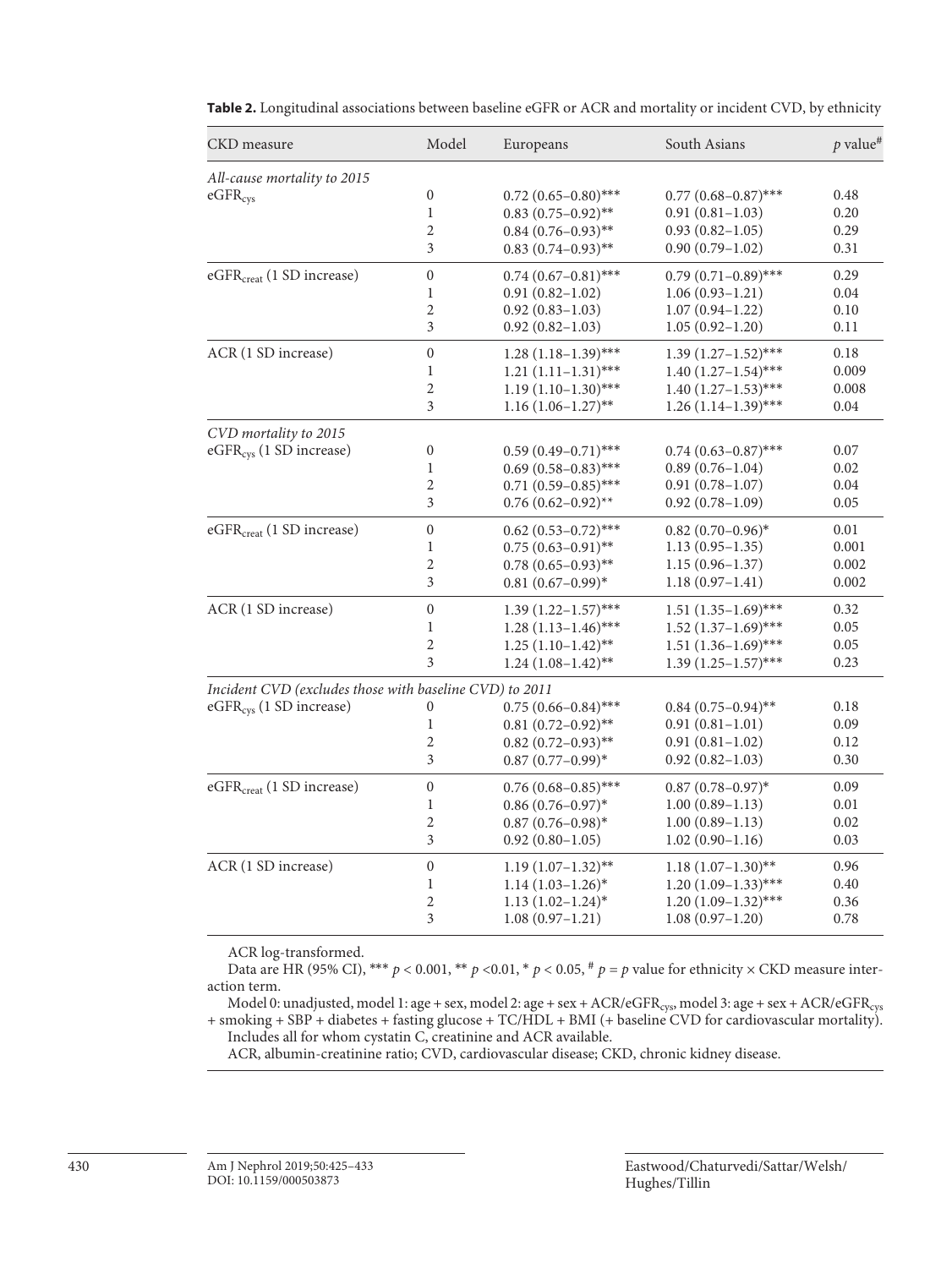dition of eGFR and ACR to standard CVD risk factor models improved the predictive power for mortality and CVD events in Europeans, but only addition of ACR to mortality models gave any improvement for South Asians.

Our observation of lower eGFR<sub>cys</sub> and higher ACR in South Asians than Europeans is in keeping with the disproportionate rates of end-stage renal failure experienced by UK South Asians, likely mediated by the much greater diabetes prevalence in the former group [\[6](#page-7-5), [1](#page-7-0)[2,](#page-7-1) [1](#page-7-0)[3](#page-7-2), [2](#page-7-1)[7\]](#page-8-1). Previous studies reporting eGFR comparisons in these groups have used the MDRD creatinine-based estimating equation [[2](#page-7-1)[3](#page-7-2)] and found no ethnic differences in eGFR [\[6–](#page-7-5)[10](#page-7-0)] although most, but not all [\[1](#page-7-0)[4\]](#page-7-3), report higher levels of albuminuria in South Asians with [[7](#page-8-1), [9,](#page-8-2) [2](#page-7-1)[8\]](#page-8-0) and without diabetes [[6](#page-7-5), [8](#page-8-0), [10](#page-7-0), [2](#page-7-1)[9](#page-8-2)]. We also found no ethnic differences when creatinine-based eGFR measures were compared.

In our comparison of the agreement between CKD stage by eGFR<sub>cys</sub> and eGFR<sub>creat</sub>, we found no ethnic difference in the overall agreement, though South Asians were more likely to be re-classified to a more adverse  $CKD$  stage by  $eGFR_{\text{cys}}$  in keeping with the slightly more adverse longitudinal associations we found between eGFR<sub>cys</sub> than eGFR<sub>creat</sub> and outcomes.

We believe our study to be the first to compare South Asians and Europeans with regard to eGFR<sub>cys</sub> levels and their associations with cardiometabolic risk factors and CVD outcomes.

Lower eGFR, however defined, was more strongly associated with mortality and incident CVD in Europeans than South Asians. The only other study (of Canadian primary care records) addressing this comparison showed no ethnic differences in associations between eGFR and mortality/CVD outcomes between South Asians and Europeans  $[8]$  $[8]$  $[8]$ , though eGFR<sub>MDRD</sub> was used, the study population was younger than ours and bias may have been introduced by designating ethnicity on surname alone. ACR was more strongly associated with longitudinal (mortality/CVD) outcomes in South Asians than Europeans. Furthermore, in prediction models of mortality and CVD outcomes, both eGFR and ACR led to small improvements in predictive ability in Europeans, but only ACR increased the predictive power for South Asians, and only for mortality models.

CKD-EPI equations have not been validated in UK/US South Asian migrant populations [[30](#page-7-2)], therefore a possible explanation for the weaker associations seen between eGFR and outcomes in South Asians compared to

Ethnic Differences in Associations between CKD and Mortality

<span id="page-6-5"></span><span id="page-6-4"></span>Europeans is poor correlation between eGFR and mGFR in this population. However, recent data from India suggest a good correlation between CKD-EPI eGFR<sub>cys</sub> - albeit not CKD-EPI eGFR $_{\text{create}}$  – and mGFR [[3](#page-7-2)[1\]](#page-7-0), corroborating findings in South Asian migrant groups elsewhere [[3](#page-7-2)[2](#page-7-1)[–3](#page-7-2)[4\]](#page-7-3). It has been argued previously that cystatin Cbased equations should be more accurate than creatininebased ones in ethnic minority groups [\[1](#page-7-0)[8,](#page-8-0) [20](#page-7-1), [3](#page-7-2)[2](#page-7-1), [33](#page-7-2)], since cystatin C is considered to be independent of muscle mass and dietary protein intake, which may differ by ethnic group [[1](#page-7-0)[5](#page-7-4), [1](#page-7-0)[6\]](#page-7-5).

<span id="page-6-2"></span><span id="page-6-1"></span><span id="page-6-0"></span>Another potential explanation of our findings is that eGFR and ACR represent complementary manifestations of kidney damage [\[3](#page-7-2)[5\]](#page-7-4); eGFR may be a superior indicator of cardiometabolic health in Europeans, and ACR in South Asians. The role of eGFR in the pathogenesis of CVD is unclear; a recent Mendelian randomization study was unable to establish conclusively whether GFR had a direct effect on CHD [\[3](#page-7-2)[6\]](#page-7-5). Some authors argue that decline in eGFR merely represents duration of exposure to traditional CVD risk factors, that is, it is a "parallel" risk factor [[3](#page-7-2)[7](#page-8-1)]. In contrast, it has been suggested that albuminuria is an early marker of more aggressive damage to susceptible circulations, not just of glomerular damage [[3](#page-7-2)[8](#page-8-0)], and that albuminuria and CVD are linked by a common pathway of microvascular and endothelial dysfunction [\[3](#page-7-2)[9–](#page-8-2)[4](#page-7-3)[1](#page-7-0)].

Mechanistic pathways linking CKD markers to mortality/CVD outcomes may differ by biomarker and ethnicity, such that in Europeans (with their much lower prevalence of diabetes and hyperglycemia) the predominant pathway may be due to aging, of which eGFR may be the superior indicator. In South Asians, on the contrary, baseline measures of glycemia were more strongly associated with ACR, suggesting a predominant pathway involving glycemia and microcirculatory/endothelial dysfunction, of which ACR is the superior indicator [[4](#page-7-3)[2](#page-7-1)]. The etiology of these ethnic differences in CKD pathways may relate to genetic, epigenetic or other influences acting over the life course [\[4](#page-7-3)[1\]](#page-7-0).

## *Strengths and Limitations*

<span id="page-6-3"></span>This longitudinal study is unique in comparing associations between eGFRcys or ACR and mortality or incident CVD in Europeans and South Asians, with excellent follow-up rates and adequate power to show ethnic differences. By studying data from ethnic groups with different levels of CVD risk factors, we have provided fresh mechanistic insights into pathways linking CKD and CVD. A key strength was the use of cystatin C for eGFR equations, a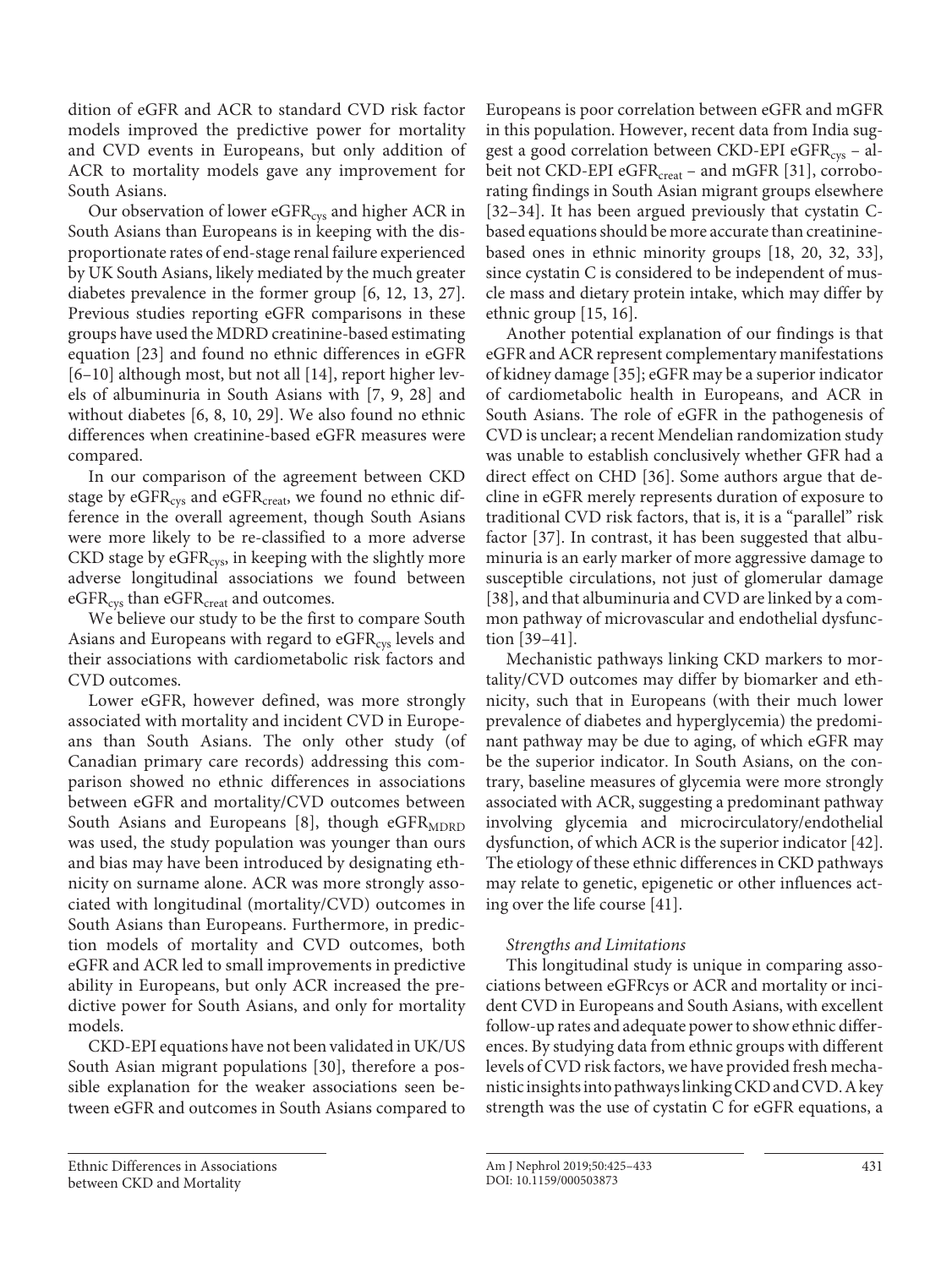filtration marker generally considered to be independent of body composition and diet [\[2](#page-7-1)[1\]](#page-7-0). Whilst a single CKD measurement may not adequately represent lifetime exposure, imprecision in the measurement of exposures is unlikely to obscure ethnic differences. However, data were not available for rates of decline of CKD markers, which may be more rapid in South Asians than Europeans [\[6](#page-7-5), [9\]](#page-8-2), and is an important predictor of disease outcomes [\[4](#page-7-3)[3\]](#page-7-2). Equally, no data were available on the duration or etiology of kidney injury at baseline, and there were too few renal events for analyses at follow-up. Potential confounders may have varied over time, especially with regards to lifestyle, weight change, dietary composition, lipid levels, and use of statins, anti-hypertensives, and anti-diabetic medication. Allowing for diabetes as a time-varying covariate, however, did not alter results and we have shown than baseline antihypertensive use was greater in South Asians, but unfortunately do not have adequate data to further explore this conjecture. Finally, the UK South Asian population in our study was of predominantly Indian origin, thus caution should be exercised in applying findings to other South Asian sub-groups, who may differ in their diet, risk factors, and body habitus.

In this longitudinal comparison of UK ethnic groups, we have shown that  $eGFR_{\text{cys}}$  was lower in South Asians than Europeans, while  $eGFR_{\text{creat}}$  was similar in the 2 ethnic groups. In contrast, ACR levels were higher and more strongly related to CVD outcomes in South Asians than Europeans. Both markers improved the prediction of outcomes for Europeans, but for South Asians only ACR enhanced predictive capability of models. These findings suggest mechanistic differences in how CKD markers relate to mortality and CVD in different ethnic groups. If corroborated, our results indicate that ACR may have greater utility compared with eGFR in the prediction of CVD risk and mortality in South Asians.

## **References**

- <span id="page-7-0"></span>[1](#page-0-0) Go AS, Chertow GM, Fan D, McCulloch CE, Hsu CY. Chronic kidney disease and the risks of death, cardiovascular events, and hospital-ization. [N Engl J Med](https://www.karger.com/Article/FullText/0?ref=1#ref1). 2004 Sep;  $351(13)$ : 1296–305.
- <span id="page-7-1"></span>[2](#page-0-0) Matsushita K, van der Velde M, Astor BC, Woodward M, Levey AS, de Jong PE, et al. Association of estimated glomerular filtration rate and albuminuria with all-cause and cardiovascular mortality in general population cohorts: a collaborative meta-analysis. [Lan](https://www.karger.com/Article/FullText/0?ref=2#ref2)[cet.](https://www.karger.com/Article/FullText/0?ref=2#ref2) 2010 Jun;375(9731):2073–81.
- <span id="page-7-2"></span>[3](#page-0-1) Fraser SD, Aitken G, Taal MW, Mindell JS, Moon G, Day J, et al. Exploration of chronic kidney disease prevalence estimates using new measures of kidney function in the health survey for England. [PLoS One](https://www.karger.com/Article/FullText/0?ref=3#ref3). 2015 Feb; 10(2):e0118676.
- <span id="page-7-3"></span>[4](#page-1-0) Office of National Statistics. Ethnicity and national identity in England and Wales. 2012. [cited 2017 21st August]. Available from: https://www.ons.gov.uk/ peoplepopulationandcommunity/culturalidentity/ethnicity/articles/ethnicityandna-

tionalidentityinenglandandwales/ 2012-12-11.

- <span id="page-7-4"></span>[5](#page-1-1) US census bureau. 2010. [cited 2017 21st August]. Available from: https://www.census. gov/newsroom/releases/archives/2010\_census/cb12-cn22.html.
- <span id="page-7-5"></span>[6](#page-1-2) Barbour SJ, Er L, Djurdjev O, Karim M, Levin A. Differences in progression of CKD and mortality amongst Caucasian, Oriental Asian and South Asian CKD patients. [Nephrol Dial Transplant.](https://www.karger.com/Article/FullText/0?ref=6#ref6) 2010 Nov;25(11): 3663–72.

#### Eastwood/Chaturvedi/Sattar/Welsh/ Hughes/Tillin

**Acknowledgements**

The authors thank all members of the SABRE group for contributions to study design, management, data collection, and analyses. Hospital Episode Statistics to 2011 were provided by NHS Digital (formerly the Health and Social Care Information Centre). We are grateful to the UK Office for National Statistics for the provision of mortality data and we declare that those who carried out the original collection and analysis of those data bear no responsibility for their further analysis or interpretation in this manuscript.

## **Disclosure Statement**

The authors have no conflicts of interest to declare.

## **Funding Sources**

The study was funded at baseline by the UK Medical Research Council and Diabetes UK. Follow-up studies have been funded by the Wellcome Trust, British Heart Foundation and Diabetes UK. A.D.H. and N.C. received support from the National Institute for Health Research University College London Hospitals Biomedical Research Centre. A.D.H. and N.C. work in a unit that receives support from the UK Medical Research Council (MC\_UU\_12019/1). Support has also been provided at follow-up by the North and West London and Central and East London National Institute of Health Research Clinical Research Networks.

## **Author Contributions**

All authors contributed to study design and interpretation. S.V.E. performed statistical analyses and wrote the first draft of the manuscript. T.T. was involved in data collection, analysis, and processing. T.T., N.S., P.I.W., A.D.H., and N.C. read, commented on, and approved the final manuscript. S.V.E. is the guarantor of this work and, as such, had full access to all the data in the study and takes responsibility for the integrity of the data and the accuracy of the data analysis.